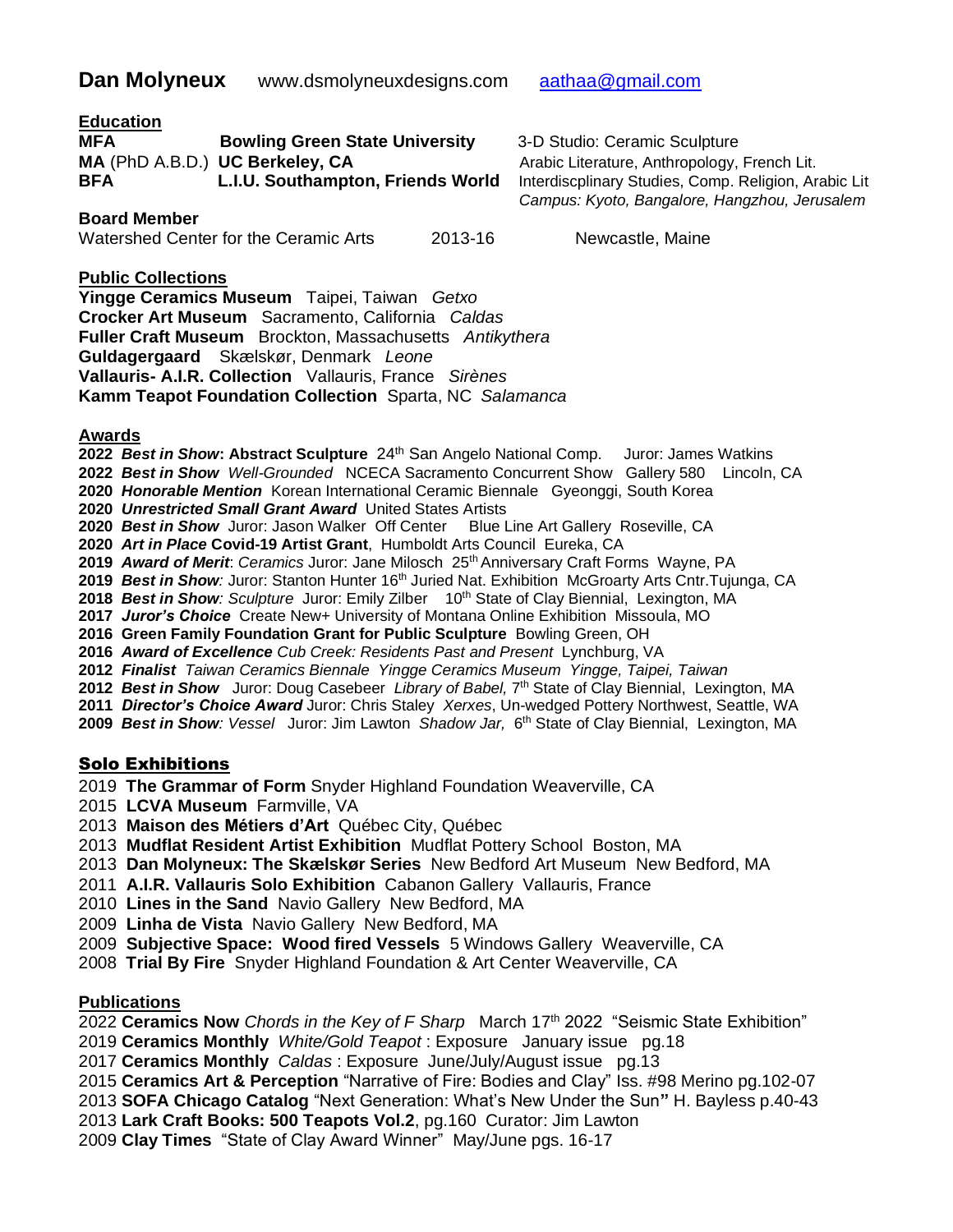### **Residencies**

| European Keramic Workcentre- Resident Artist 2019 |                                 | Oisterwijk, Netherlands |
|---------------------------------------------------|---------------------------------|-------------------------|
| <b>UCA-Farnham-</b> Resident Artist               | 2017-18                         | Farnham, Surrey, UK     |
| <b>Longwood University- Resident Artist</b>       | 2014-15                         | Farmville, Virginia     |
| <b>Maison des Métiers d'Art-</b> Resident Artist  | 2013-14                         | Québec City, Québec     |
| <b>Mudflat Studios</b> - Resident Artist          | 2012-13                         | Boston, Massachusetts   |
| <b>Guldagergaard-</b> Resident Artist             | 2012                            | Skælskør, Denmark       |
| <b>Watershed-</b> Resident Artist                 | 2011                            | Newcastle, Maine        |
| <b>A.I.R. Vallauris - Resident Artist</b>         | 2011                            | Vallauris, France       |
| <b>Gustin Ceramics</b> - Studio Manager           | 2008-11                         | South Dartmouth, MA     |
| <b>Cub Creek Foundation- Resident Artist</b>      | 2007-08                         | Appomattox, Virginia    |
|                                                   |                                 |                         |
| <b>Workshops/Lectures</b>                         |                                 |                         |
| *2022 Sugar Maples Art Center                     | Maplecrest, NY                  |                         |
| 2019 Cal Poly Humboldt                            | Arcata, CA                      |                         |
| 2019 Longwood University                          | Farmville, VA                   |                         |
| 2019 Institute of Art & Design                    | Manchester, NH                  |                         |
| 2019 San Joaquin Delta College                    | Stockton, CA                    |                         |
| 2019 Mudflat Studios                              | Somerville, MA                  |                         |
| 2018 European Keramic Workcentre                  | Oisterwijk, Netherlands         |                         |
| 2018 Falmouth Art Center                          | Falmouth, MA                    |                         |
| 2018 Peters Valley School of Craft                | Layton, New Jersey              |                         |
| 2018 UCA- Farnham                                 | Farnham, Surrey, United Kingdom |                         |
| 2018 Tolne Skovpavillon                           | Tolne, Denmark                  |                         |
| 2016 New Hampshire Institute of Art               | Sharon, New Hampshire           |                         |
| 2015 Longwood University                          | Farmville, Virginia             |                         |
| 2015 The University of Oklahoma                   | Norman, Oklahoma                |                         |
| 2015 Peters Valley School of Craft                | Layton, New Jersey              |                         |
|                                                   |                                 |                         |

- 2015 University of Louisville Louisville, Kentucky 2014 Hartwick College, NY Coneonta, New York 2012 Mudflat Studios Somerville, MA 2012 Guldagergaard Skælskør, Denmark
- 2013 Maison de Métiers d'Art Québec City, Québec (Conducted in French)

### Juried/Invitational Exhibitions

#### **2022**

**GeoLogic: Juried Ceramic Exhibition** Atlantic Gallery New York, NY Juror: Bruce Dehnert **24th San Angelo National Comp.** San Angelo MFA San Angelo, TX Juror: James Watkins **35th Materials Hard + Soft** Greater Denton Arts Council Denton, TX Juror: Tanya Aguiñiga Off Center 6<sup>th</sup> Intrnl Ceramic Art Comp Blue Line Art Gallery Roseville, CA Juror: Rachel Gotlieb **Clay National XXVI** Carbondale Clay Center Carbondale, CO Juror: Diane Kenney **Contemporary Clay Biennial 2022** The Art Center Grand Junction, CO Juror: Fong Choo **NCECA Sacramento- Seismic State: California Ceramics** Sparrow Gallery Juror: Beth Ann Gerstein **NCECA Sacramento:** *Well-Grounded* Gallery 580 Art League of Lincoln Lincoln, CA **Lottery for the Arts** Blue Line Arts Roseville, CA Juror: Scott Shields Crocker Art Museum

#### **2021**

**34th Materials Hard + Soft** Greater Denton Arts Council Denton, TX Juror: Pablo Barrera **Red Lodge Clay Center Juried National VI** Red Lodge, MT **Particle and Wave** Fuller Craft Museum Brockton, MA **Crocker Kingsley Art Exhibition** Blue Line Arts Gallery Roseville, CA **Playing with Fire: Altered Atmospheres** Saratoga Clay Arts Center Saratoga, NY **Form and Function** Applied Contemporary Gallery Oakland, CA **Small Favors 2021 Edition** juror: Kensuke Yamada The Clay Studio Philadelphia, PA **Big Names, Small Art** Crocker Art Museum Sacramento, CA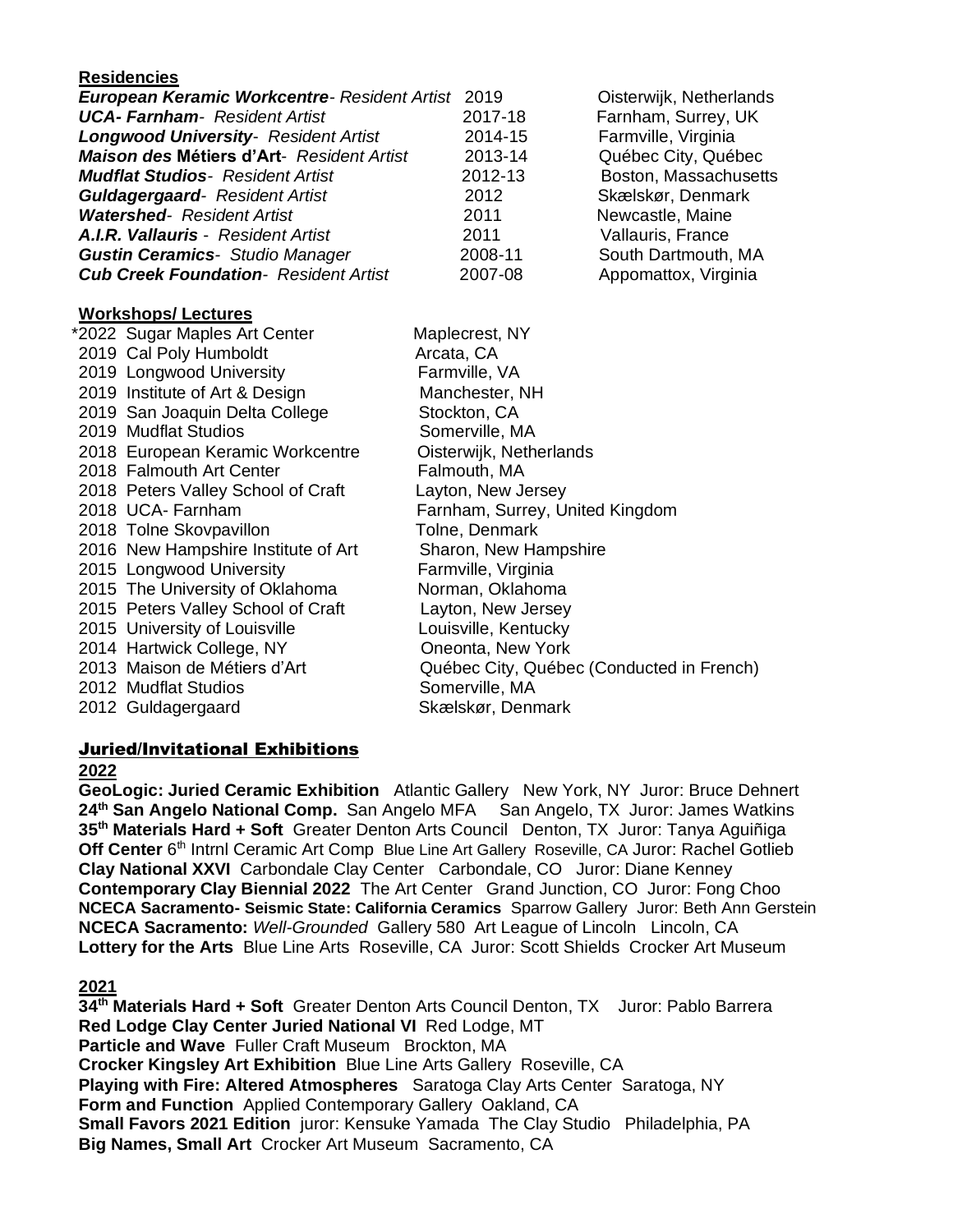**Massachusetts 11th State of Clay Biennial** Lexington Arts & Crafts Society Lexington, MA Off Center 5<sup>th</sup> International Ceramic Art Competition Blue Line Art Gallery Roseville, CA **Small Works 2021** Las Laguna Gallery Laguna Beach, CA

**2020 \* Cancelled due to Covid pandemic**

**Particle and Wave** Nora Eccles Museum of Art Logan, UT **33rd Materials Hard + Soft** Greater Denton Arts Council Denton, TX Juror: Beth McLaughlin **The Clay Studio National** The Clay Studio Philadelphia, PA **UnWedged 2020** Pottery Northwest Seattle, WA Juror: Liz Quackenbush Off Center 4<sup>th</sup> International Ceramic Art Competition Blue Line Art Gallery Roseville, CA **Workhouse Clay International 2020** Workhouse Arts Center Lorton, VA **Constructed Ceramics** Applied Contemporary Gallery Oakland, CA **Outstanding in the Field** Watershed Center for the Ceramic Arts Newcastle, ME **Politically Charged** Blue Line Art Gallery Roseville, CA **6x6x6 Exhibition** Applied Contemporary Gallery Oakland, CA **Kindled Spirits** Good Earth Pottery Bellingham, WA **Distant Ceramics** International Online Exhibition (Sponsored by Amaco/Brent) **Creating an Artistic Sound** Virtual Exhibition Hacı Bayram Veli University Ankara, Turkey **Devinim Online 2020** jurors: Dr. Ögretim Üyesi & Mine Ülkü Öztürk Clay Art Platform Turkey **Present** Sally D. Francisco Gallery Peters Valley School of Craft Layton, NJ *Art in Place COVID-19* **Artist Grants & Exhibition** Morris Graves Museum of Art Eureka, CA **Small Favors XV: Expanding the Field** juror: Leila Cartier The Clay Studio Philadelphia, PA **Spatial Relationships: 3-D Invitational** Collin College Art Gallery, Plano, TX **31st Annual California Clay Competition** The Artery Davis, CA **\*Cub Creek: 20 Years Together** NCECA Richmond Branch Museum of Architecture & Design **\*Peters Valley: Present** NCECA Richmond, VA **\*Surface** NCECA Richmond Bedford Gallery, Longwood University Farmville, VA **\*CCF Wood Fire Exhibition** NCECA Richmond, LCVA Museum Farmville, VA **2019 Gyeonggi International Ceramic Biennale** Gyeonggi, South Korea **Particle and Wave** ASU Art Museum Ceramics Research Center Tempe, AZ **Selections from the Crocker Kingsley** Crocker Art Museum Sacramento, CA **Particle and Wave** Daum Museum of Contemporary Art Sedalia, MO **Craft Forms 2019** Wayne Art Center Wayne, PA **The Great Divide** Morean Center for Clay Saint Petersburg, FL **Clay National XIV: Nature Reconsidered** Carbondale Clay Center Carbondale, CO **Visions in Clay** San Joaquin Delta College Stockton, CA **Cub Creek Foundation Exhibition** Hood College Frederick, MD Off Center 3<sup>rd</sup> International Ceramic Art Competition Blue Line Art Gallery Roseville, CA

**16th Annual Ceramics Juried Open** McGroarty Art Center Tujunga, CA

**Ceramic Wall Works** Blue Line Arts Roseville, CA

**Crocker Kingsley Art Exhibition** Blue Line Arts Coker Gallery Roseville, CA

# **2018**

**Test Case XVI** European Keramic WorkcentreOisterwijk, Netherlands **Fahrenheit** American Museum of Ceramic Art 2018 Biennial AMOCA Pomona, CA **22nd San Angelo Ceramic Competition** San Angelo Museum of Fine Arts San Angelo, TX **The Clay Studio National** The Clay Studio Philadelphia, PA **Intercultural Connection** NCECA Pittsburg, PA Community College of Alleghany County **The Palliative Pour** NCECA Pittsburg, PA **Crosscurrents in Contemporary Ceramics** Highfield Hall & Gardens Falmouth, MA Off Center 2<sup>nd</sup> International Ceramic Art Competition Blue Line Art Gallery Roseville, CA **Visions in Clay** San Joaquin Delta College Stockton, CA

**Massachusetts 10th State of Clay Biennial** Lexington Arts & Crafts Society Lexington, MA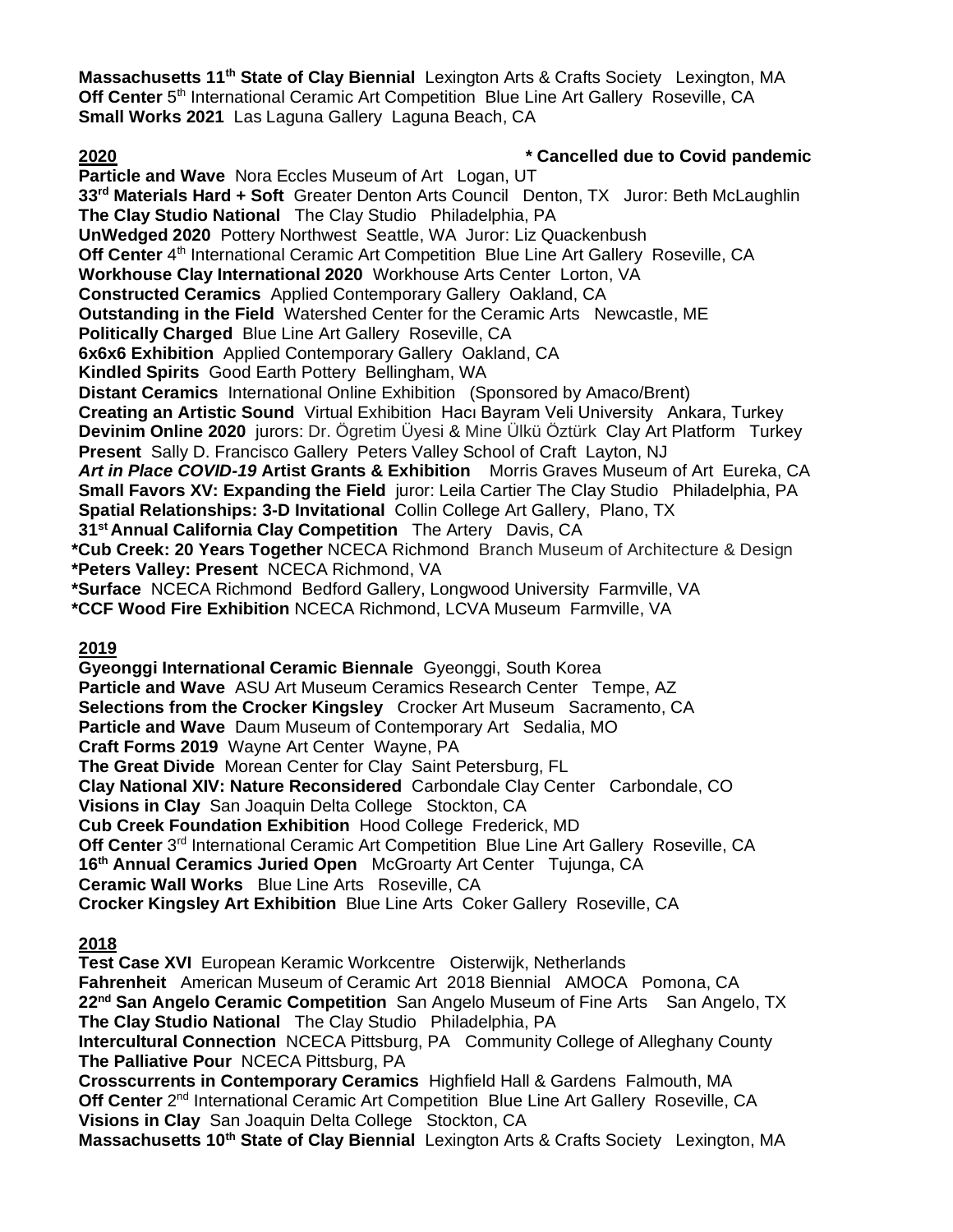**Making Matters: Fresh Perspectives in Fine Craft** Peters Valley Gallery Layton, NJ **Emerging Artist Exhibition** Ohio Craft Museum Columbus, OH

**2017**

**Out of the Ashes** Snite Museum of Art, Notre Dame Uni., South Bend, IN **Notre Dame Ceramics Symposium Exhibition** South Bend Museum of Art, South Bend, IN **Best of 2017** Ohio Craft Museum, Columbus, OH **Best of 2017** Southern Ohio Museum of Art, Portsmouth, OH **ISCEE** Symposium Exhibition Farnham, United Kingdom **Red Lodge Juried National 4** Red Lodge, MT Off Center 1<sup>st</sup> International Ceramic Art Competition Blue Line Art Gallery Roseville, CA **Watershed Benefit Exhibition** Gustin Gallery South Dartmouth, MA **Integer** Thesis Exhibition, Uber Bryan Gallery, Bowling Green State Uni., Bowling Green, OH **Create New+** University of Montana Online Exhibition <http://mfaexhibitiononline.org/create-new/>

# **2016**

**Massachusetts 9th State of Clay Biennial** Lexington Arts & Crafts Society Lexington, MA **12th Annual Warsaw Ceramic Fair** Polish Ceramic Association Kraj, Poland **Visions in Clay** San Joaquin Delta College Stockton, CA **Cub Creek Foundation Invitational** Lilstreet Art Center, Chicago, IL **John Jessiman Invitational** Ball State University, Muncie, IN **CCF Residents Past and Present** Lynchburg Academy Center for the Arts Lynchburg, VA **Highland Art Center Juried Show** Weaverville, CA

### **2015**

**Bind the Divide:** NCECA Providence, New Bedford Art Museum, New Bedford, MA **State of Clay: Pushing Boundaries:** NCECA Providence**,** Fuller Craft Museum Brockton, MA **The Uncommon Object;** NCECA Providence, UMASS University Art Gallery, New Bedford, MA **Gustin Gallery Woodfire Show:** NCECA Providence, South Dartmouth, MA **The Pouring Arts Invitational:** NCECA Providence, Narrows Center for the Arts, Fall River, MA **Collaborators- A Lively Experiment,** NCECA ProvidenceIMAGO Gallery, Warren, RI **Mudflat Resident Show:** NCECA Providence, Mudflat Exhibition Room, Boston, MA **Apprenticelines:** NCECA Providence**,** Pawtucket Armory, Pawtucket, RI **The Diverse Vessel** NCECA Providence, Gorse Mill Studio Gallery, Newton, MA **America's Clayfest III** Blue Line Arts Gallery Roseville, CA **Making Matters: Fresh Perspectives in Fine Craft** Peters Valley Gallery Layton, NJ *CUPS* Kondos Gallery, Sacramento City College, Sacramento, CA

### **2014**

**The Futures: The Next Generation of Ceramic Trailblazers** Vessels Gallery, Boston MA **Clay? V** Juror: Akio TakamoriKirkland Art Center, Seattle, WA **NHIA Ceramics Biennial** Amherst Street Gallery, Manchester, NH Juror: Kathy King **UnWedged** Pottery Northwest Seattle, WA Juror: Sam Chung **Small Favors IX** The Clay Studio Philadelphia, PA **Lineage: The Art of Mentorship** Invitation: Chris Gustin The Clay Art Center, Port Chester, NY **The Acceleration of Mass:** NCECA Milwaukee Pettit National Ice Center, Milwaukee, WI **Massachusetts 8th State of Clay Biennial** Arts & Crafts Society, Lexington, MA **Fuller Craft Museum: Members Biennial** Brockton, MA **Danforth Art Museum** Annual Juried Exhibition Framingham, MA **Ceramics En Masse** Bunker Hill Community College, Charlestown, MA

# **2013**

**SOFA Chicago:"Futures"** Festival Hall, Navy PierChicago, IL **Craft Boston Holiday Show- Watershed** Hynes Convention Center Boston, MA **Artifacts from the Inferno** Baltimore Clayworks Baltimore, MD Juror: Jack Troy